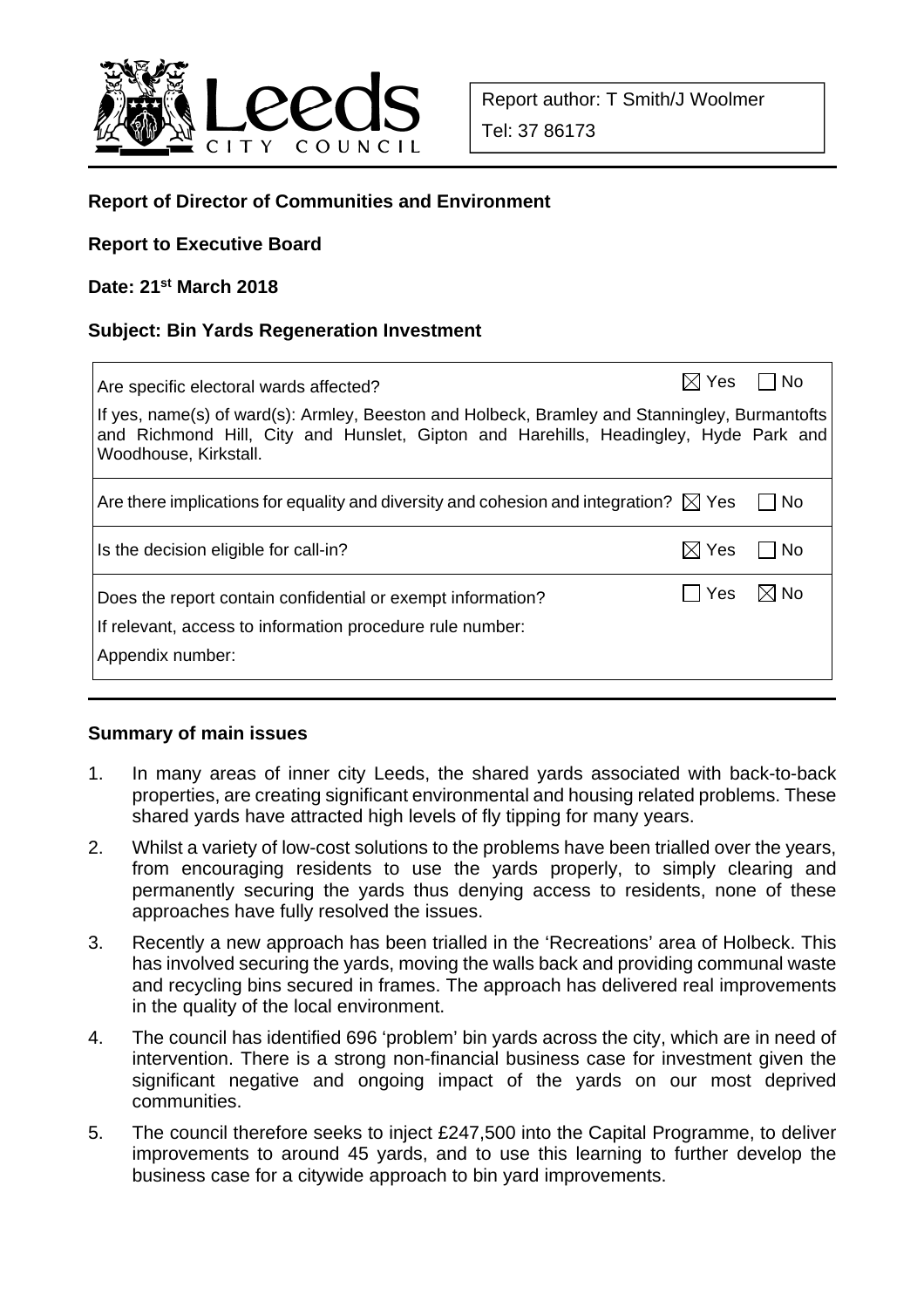## **Recommendations**

Executive Board are recommended to:

- Note the content of this report;
- Approve the injection of £247,500 into the Capital Programme, to deliver improvements to around 45 yards;
- To note that the Director of Communities and Environment will be responsible for its implementation.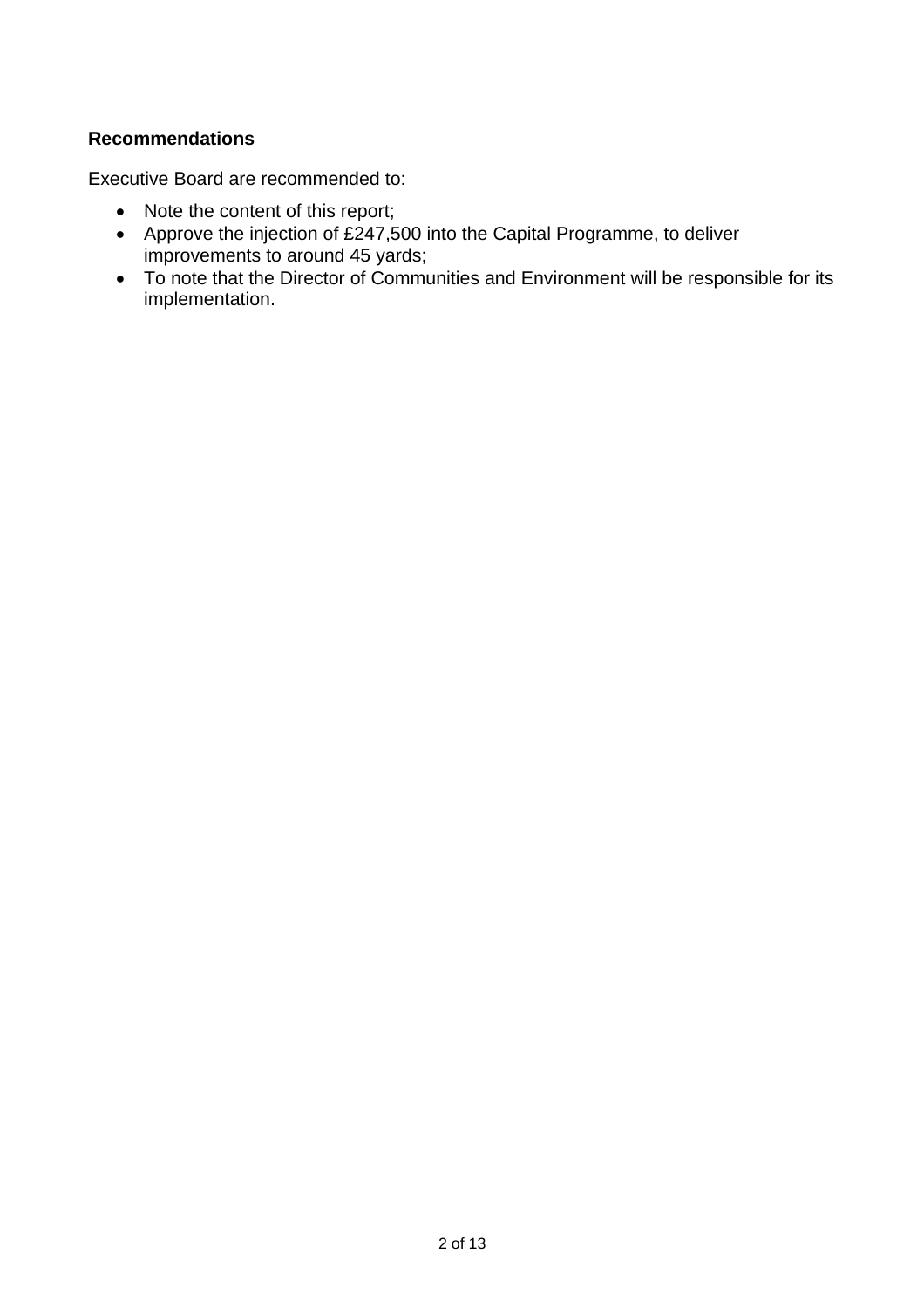### **1.0 Purpose of this report**

1.1 This report seeks to describe the anti-social behaviour and illegal activities (e.g. fly tipping) associated with 'bin yards' in the inner city, to set out the case for investment to improve the 'problem' yards and identify a route to secure the long-term funding required to do so.

#### **2.0 Background information**

- 2.1 Back-to-back properties were built during the late 18th century through to the early 20th century. Toilets and water supplies were shared with multiple households in enclosed courtyards.
- 2.2 Nationally, many back-to-backs have been demolished in waves of clearance and regeneration schemes, but large numbers remain in Leeds, mainly in the inner-city areas. Over time, bathrooms were relocated inside the properties and the enclosed courtyards were used for other activities. This often meant the storage of bins and so, in Leeds, these yards over time, became known as 'bin yards'.
- 2.3 Leeds probably has more back-to-back properties remaining than any other city in the UK, and far more concentrations than most other core-cities; so this is a relatively unique challenge for the city.
- 2.4 Historically refuse collection was undertaken from the yards, initially using hand-bins and bag collections, and then subsequently via wheeled bins. Wheeled bins should have been stored in the shared yards between collections, presented for emptying on collection day, and then returned to the yards. In reality the shared nature of the yards, and the transience of tenure, meant that often bins were not presented for emptying, and were not returned to the yards after collections.
- 2.5 Throughout the city, unmanaged/unsecure bin-yards have attracted fly tipping for many years. Although public complaints about fly tipping have remained at a similar level over a number of years, fly tipping in areas of high density, back-to-back, terraced housing has a greater impact than in other neighbourhoods. Unsecured yards are often used as dumping areas for waste and fly tipping, often by criminals from other areas of the city. This leads to significant accumulations of waste. Appendix A shows examples of yards where this has occurred.

#### **3.0 Main issues**

- 3.1 The environmental problems associated with these yards have large-scale impacts on residents and the look and feel of the streetscene in these communities. The yards are in between back-to-back properties, and the accumulation of waste can directly impact the quality of housing in those adjoining properties. Problems with waste, in close proximity to housing, can exacerbate pest control issues, such as rats, which are already more prevalent in these types of properties. Access for maintenance of the properties can also be impacted and therefore impact on the quality of the housing stock itself.
- 3.2 Anecdotal evidence from residents suggests that residents are often unwilling to use the yards, fearing crime and anti-social behaviour. Over time, most residents have therefore ceased to use the yards for storing their bins at all, meaning that wheeled bins remain on the street between collections. This impacts negatively on the visual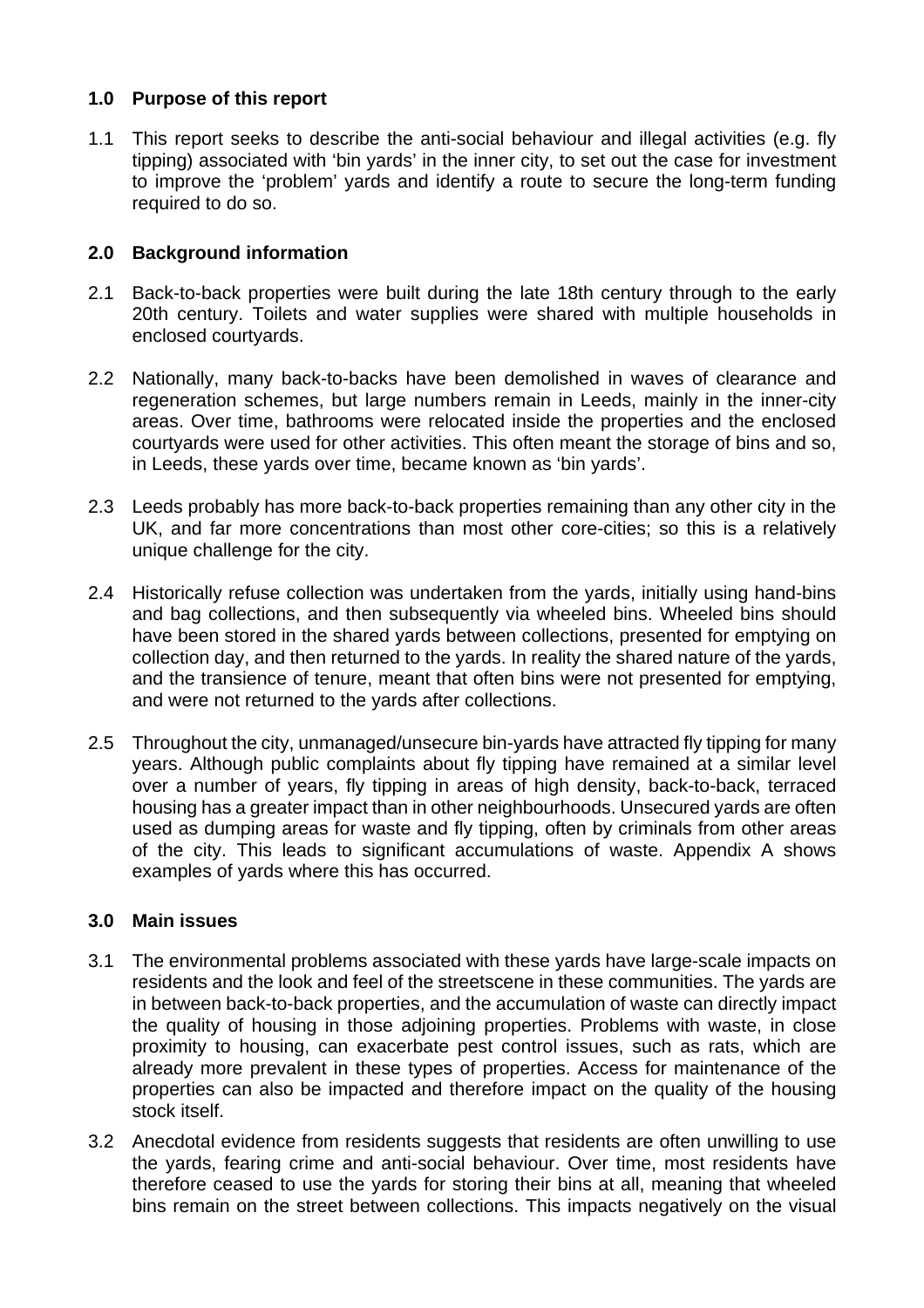appearance of the area, but also impedes access to pavements and makes streetcleansing challenging. Moreover, the storage of unsecured green recycling bins on the street, means that contamination is exceptionally high, and recycling levels in these areas are negligible.

3.3 An audit has been undertaken to identify the 'problem' yards across the city. 696 problematic bin yards have been identified. The table below shows the numbers in each area.

| Area/Zone                            | No.<br><b>Problematic</b><br><b>Bin Yards</b> |
|--------------------------------------|-----------------------------------------------|
| Armley                               | 106                                           |
| <b>Beeston and Holbeck</b>           | 74                                            |
| <b>Burmantofts and Richmond Hill</b> | 106                                           |
| <b>City and Hunslet</b>              | 68                                            |
| <b>Harehills</b>                     | 124                                           |
| Headingley/Hyde Park & Woodhouse     | 216                                           |
| Kirkstall, Bramley and Stanningley   | 2                                             |
| <b>TOTAL</b>                         | 696                                           |

- 3.4 This clearly shows the most problematic yards are located in our most deprived communities, many of which fall within identified priority neighbourhoods. These are areas where residents are already likely to be experiencing poorer outcomes than the general population of Leeds, not only in terms of the environment but also the quality of housing, higher crime/ASB rates and poorer economic conditions.
- 3.5 Enforcement powers are used where possible to force residents and landlords to take ownership and deal with some of the yards, but in reality the shared nature of many of these yards make this exceptionally challenging, very resource intensive and usually with work done in default/at risk by the Council anyway.
- 3.6 In addition, a significant number of the yards are not registered as having an owner. When they were first built the adjoining properties will probably have had shared ownership and responsibility for the yards. Because land registry was historically not compulsory, and over time deeds have not reflected shared responsibilities, large numbers of these yards now have no registered owner on the land registry. This makes enforcement of any fly tipping or waste problems in the yards exceptionally difficult. In reality therefore, in most cases the council has no choice but to clear and secure the yards at taxpayers' expense.
- 3.7 The nature of tenure in these types of properties is generally private rental, and often short-term in nature, meaning transience is high. Where ownership can be identified, it is generally shared amongst a number of properties. When there are problems, the owners of the properties are often unwilling to take responsibility, and it is often almost impossible to broker agreements between different property owners to resolve issues when they arise. It is often difficult to then prove which of the shared-owners is responsible for the lack of upkeep, and so a long standing, responsible resident who happens to share ownership with an irresponsible person may face legal action taken against them too.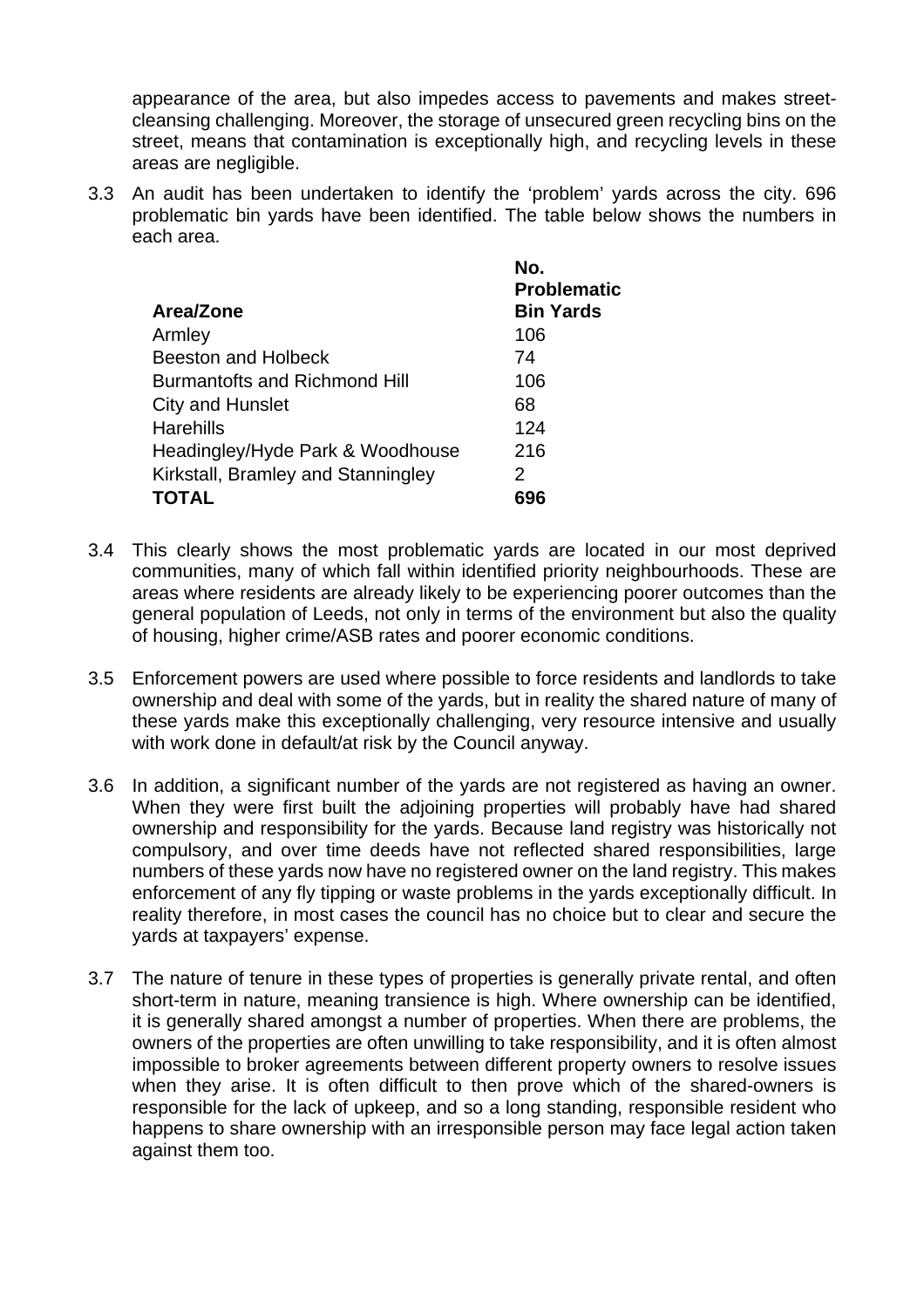- 3.8 A variety of low-cost solutions to the problems have been trialled over the years, from encouraging residents to use the yards properly, to simply clearing and permanently securing the yards denying access to residents. None of these approaches fully resolved the issues described above.
- 3.9 More recently, as part of the Private Sector Housing led 'Neighbourhood Approach' in the Recreations area of Holbeck, the council trialled a new approach. This has involved securing the yards, moving the walls back and providing communal waste and recycling bins secured in frames. Residents no longer need access to the yards, but have their waste and recycling collected from communal bins that are secure. The wheeled bins have been removed from the street, and access to the yards has been restricted, with the council as key-holder unless the owner(s) agree to legal responsibility for the yard. The results have been positive (see Appendix B), delivering real improvements in the cleanliness of the converted yards, and of the surrounding streets. Beeston and Holbeck Elected Members have been intrinsically involved in the project, and have advocated for the approach in other wards.
- 3.10 Improving the yards will improve local environments and deliver some cost savings (see section 4.4 below). There is a strong non-financial business case for investment given the significant negative and ongoing impact of the yards on our most deprived communities.

## **4.0 Corporate considerations**

#### **4.1 Consultation and engagement**

4.1.1 Local Elected Members in these areas have expressed significant frustration at the Council's inability to manage the impact of the yards, and to find a sustainable solution to the problems associated with them. In particular Members in Beeston and Holbeck, City and Hunslet, and Gipton and Harehills wards have been lobbying hard for a solution to be found for many years. Should the proposals in this report be agreed, a prioritised programme of work will be agreed, in consultation with Community Committee Environmental Champions.

## **4.2 Equality and diversity / cohesion and integration**

- 4.2.1 Given that this investment would be focused on some of our most deprived communities, there are positive benefits on the equality of environmental outcomes and housing quality in local areas. The approach will also support the council's Locality Working approach in priority areas.
- 4.2.2 The need for an Equality Impact Assessment will be considered as part of programme of work.

#### **4.3 Council policies and best council plan**

- 4.3.1 This programme of investment would contribute to the fundamental principle of 'tackling poverty and reducing inequality' through improve environmental conditions in some of our most deprived localities.
- 4.3.2 A key outcome of the Best Council Plan is that we want everyone in Leeds to live in good quality, affordable homes within clean and well cared for places around 'resilient communities. The improvement of yards in these localities, would both improve the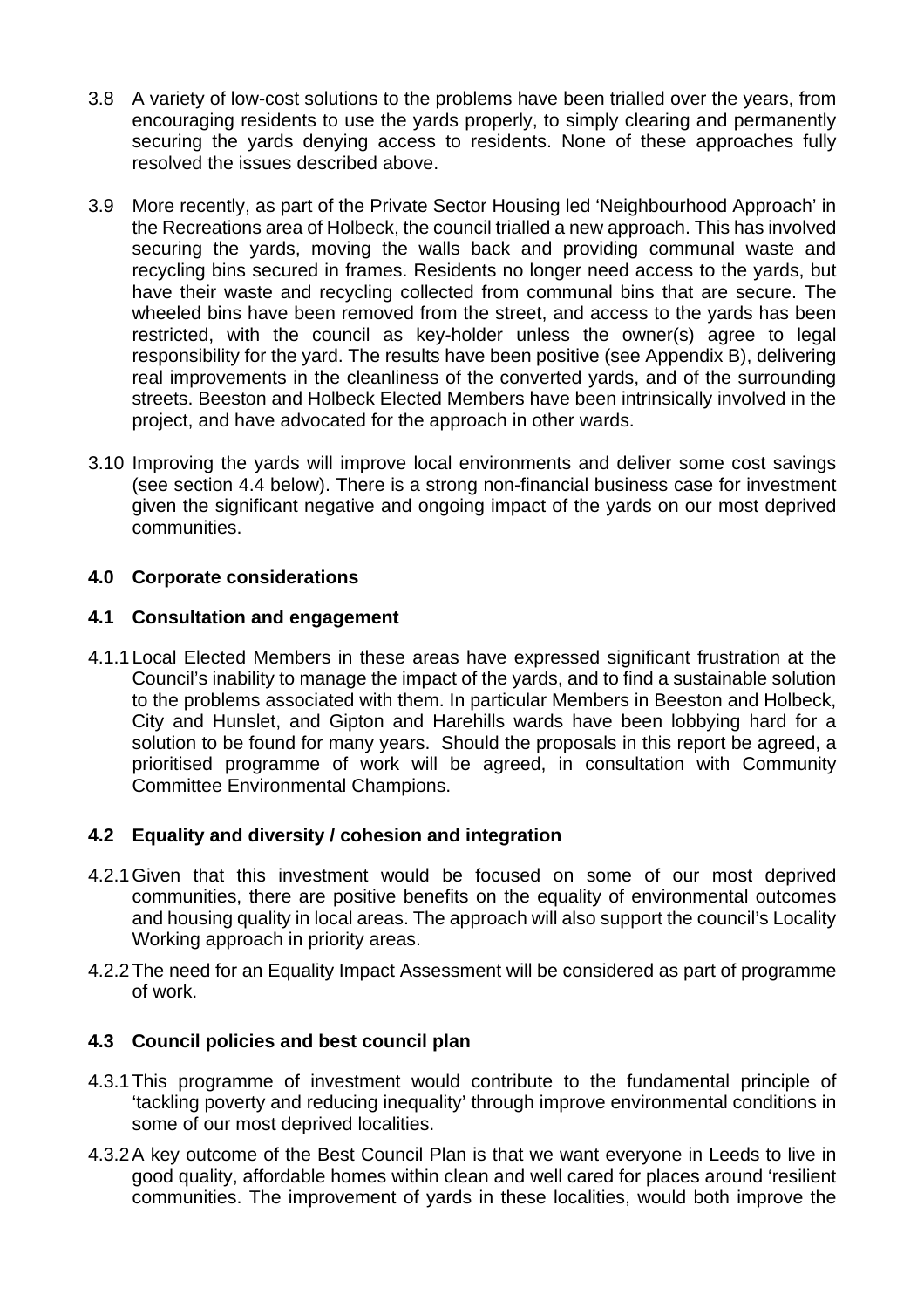street environment, and the quality of housing, contributing strongly to this key outcome for the city.

#### **4.4 Resources and value for money**

- 4.4.1 The cost per yard for the Holbeck pilot was approximately £6,900. Given our experience on larger regeneration projects with other contractors, we believe a more realistic estimate for a large contract of this type, would be around £5,500 per yard. We estimate therefore that the total cost to refurbish all of the 696 yards currently identified to the required standard would be around £3.8 million.
- 4.4.2 If the £3.8 million capital cost was spread across 30 years this would equate to an annual revenue cost of £195,304, although in reality expenditure would be phased in line with the delivery programme. Appendix C shows how, for example, the full phased capital programme might be delivered. The revenue cost in year one, to deliver £247,500 of capital expenditure, and refurbish 45 yards, would be £12,627.
- 4.4.3 Each tonne of residual waste that is diverted from the black bin into recycling saves the council around £85. To fully off-set the costs would require an increase of 2,300 tonnes of recycling each year (around 6% across the city), which is not realistic given the number of properties this would affect, and the average weight of recycling per property across the city. A more realistic estimate of the increase in recycling this might deliver would be around 162 tonnes, which would equate to £13,712 per annum, far below the revenue level required to cover the full costs of the entire scheme.
- 4.4.4 There are significant costs to Cleaner Neighbourhood Teams in managing (including enforcement action) and clearing yards. The additional clearance costs alone are in the region of £50,000 per year for the city. Given historic savings already delivered in the service, any savings would ideally be used to deploy resources to deal with other environmental issues, including in these same priority neighbourhoods. There would also be a need to "police" the new communal bins for side waste/fly tipping whilst residents get used to the new facilities.
- 4.4.5 There is perhaps a socio-economic business case for investment given the significant negative and ongoing impact of the yards on our most deprived communities. These are mainly areas which have largely seen less private sector physical infrastructure investment in recent years and, a highly visible and impactful investment from the Council, could help build confidence and encourage/support further investment/ regeneration in these priority neighbourhoods.
- 4.4.6 With that in mind, the Council seeks to inject £247,500 into the Capital Programme, to deliver improvements to around 45 yards in 2018/19, and to use this learning to further develop the business case for a citywide approach to bin yard improvements, either via a capital programme, or through links to other regeneration programmes, to be agreed at a future Executive Board. The annual revenue repayments of this capital (£12,627) will be covered from within the existing Waste Management Services' revenue budget.

#### **4.5 Legal implications, access to information, and call-in**

4.5.1 Legal advice has historically been sought around ownership of the yards, and the Council's ability to undertake works on the yards without the permission of the legal owners. Even though the land registry often does not show clear ownership, it is likely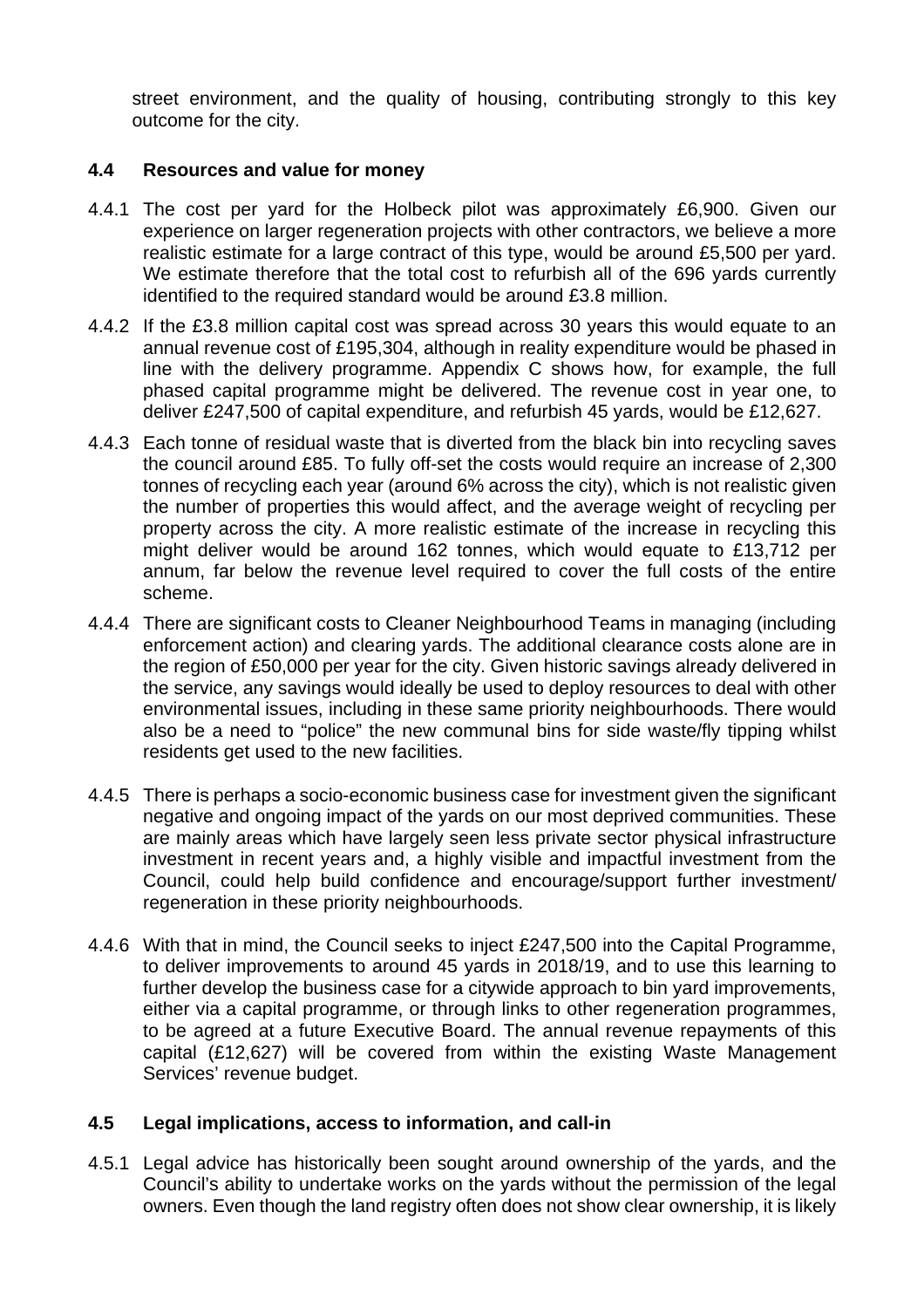that historic assumptions about ownership will apply and, at the very least adjacent property owners will have legal rights of access over the yards. At each stage of the process, property owners are consulted in writing and liability issues are addressed. If an owner wishes to take ownership and responsibility for the yard(s) before any work is undertaken, they can do so. In doing this the Council would save any costs of refurbishment, and be able to clearly hold the land-owner accountable for any future environmental issues. The Council's position is therefore straightforward in that any work is carried out without future liability.

#### **5.0 Risk management**

5.1 The main risk associated with the programme is the legal risk described above. Whilst there is appropriate mitigation in place, the Council will need to ensure at each stage, that it is dealing appropriately with any issues of ownership and responsibility.

#### **6.0 Conclusions**

- 6.1 The environmental and social impact of 'bin yards' in inner city areas is large widespread. Whilst a purely financial business case cannot be made for investment, a social and environmental case can be. Investment in these yards will deliver significant improvements to the environments in these back to back areas, and to the residents living within them.
- 6.2 Whilst the bin yard regeneration in Holbeck has delivered real improvements, given the level of expenditure required to regenerate all the identified yards and some of the ownership complexities involved, it may be prudent to undertake further, smallerscale improvements in some local areas, in order to further test the model and justify a larger, citywide, capital regeneration scheme.
- 6.3 This would also provide opportunity to look at other bespoke solutions to individual yards where creating bin storage provision is not actually needed; for example creating a parking space, communal space or other physical solution/use that will prevent fly tipping and other ASB activities.
- 6.4 With that in mind, the council seeks to inject £247,500 into the Capital Programme, to deliver improvements to around 45 yards, and to further develop the business case for a citywide capital programme.

#### **7.0 Recommendations**

- 7.1 Executive Board are recommended to:
	- Note the content of this report;
	- Approve the injection of £247,500 into the Capital Programme, to deliver improvements to around 45 yards;
	- To note that the Director of Communities and Environment will be responsible for its implementation.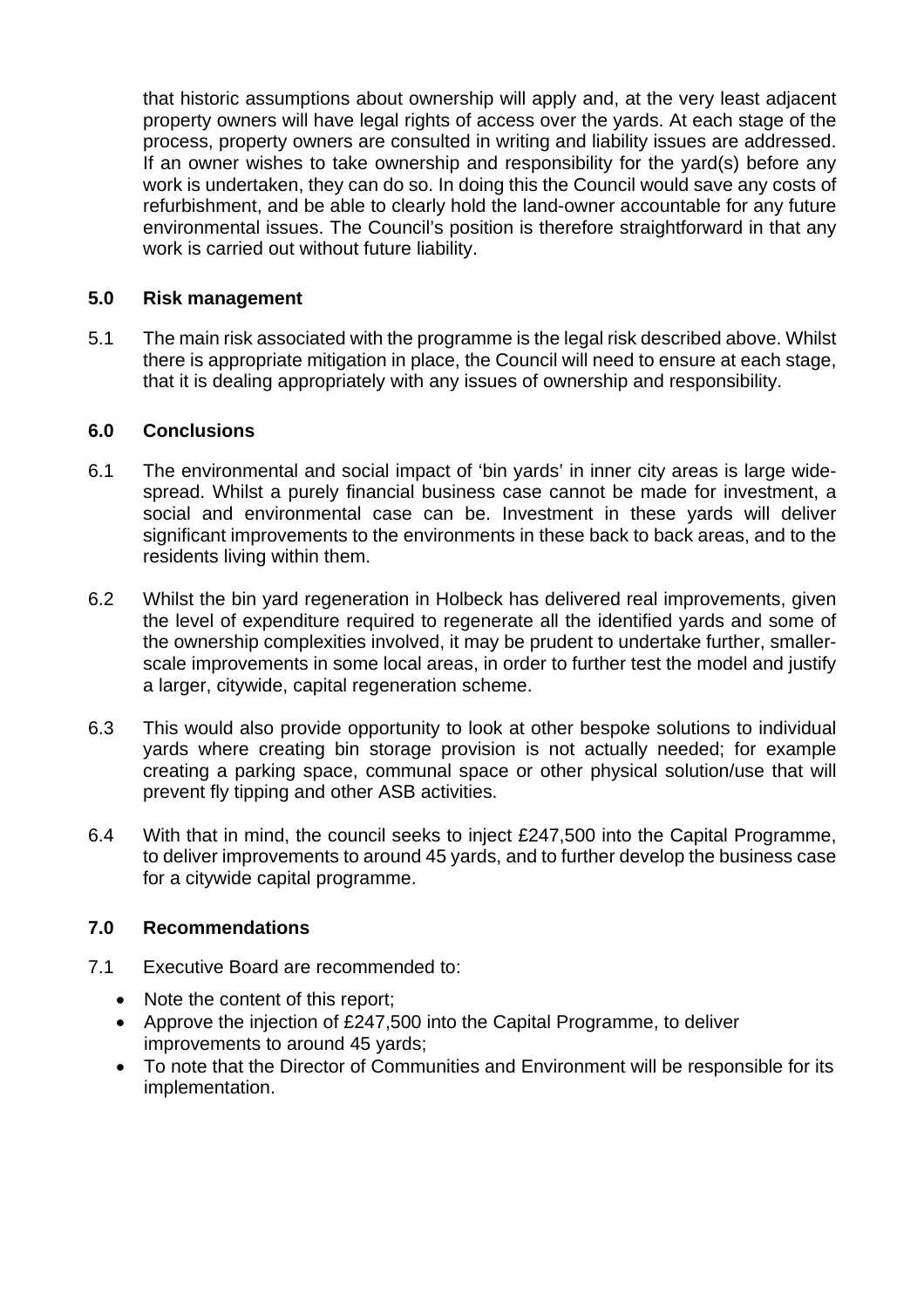## **8.0 Background documents1**

8.1 None

<sup>&</sup>lt;sup>1</sup> The background documents listed in this section are available to download from the Council's website, unless they contain confidential or exempt information. The list of background documents does not include published works.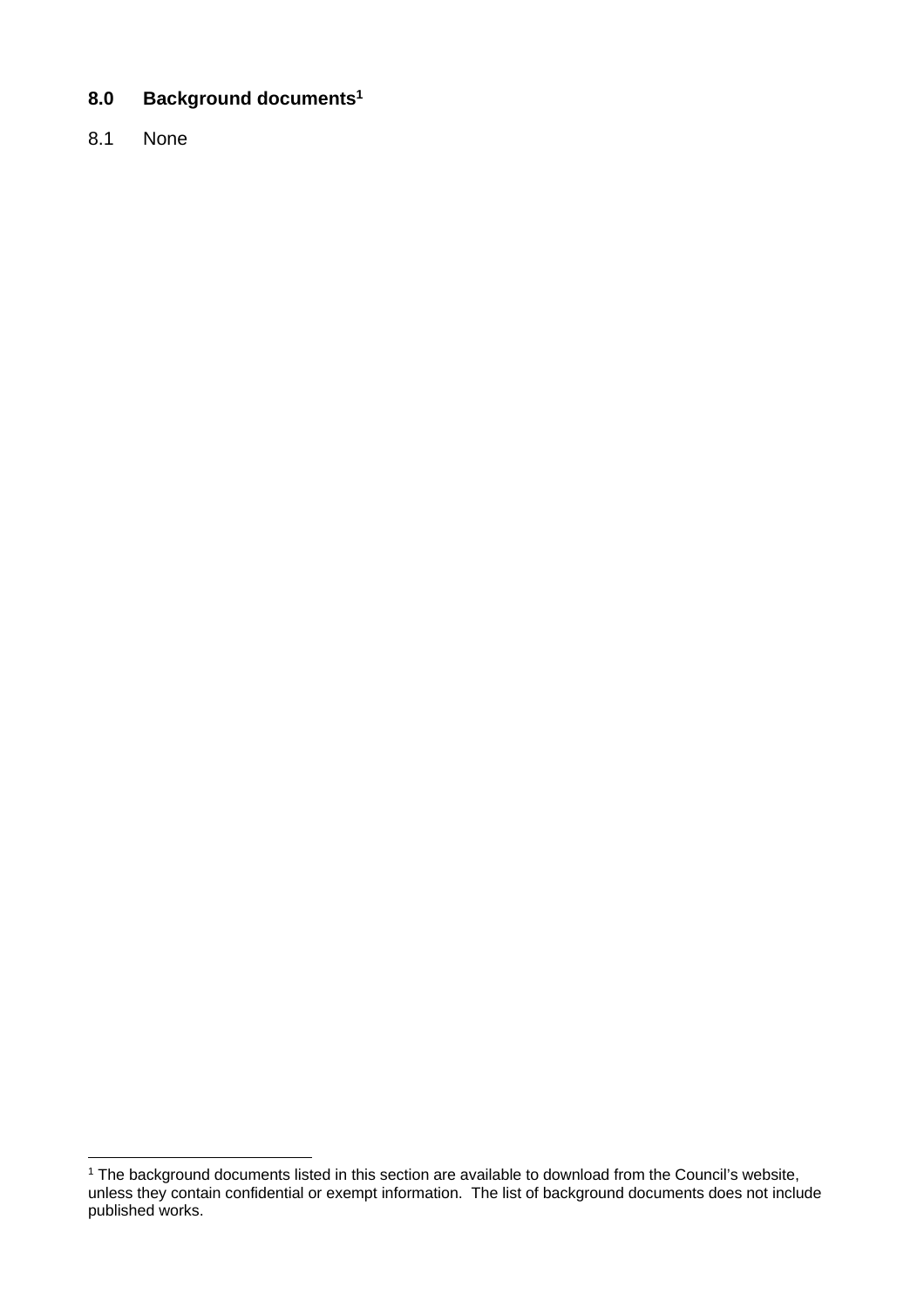# Appendix A - Bin Yard Examples

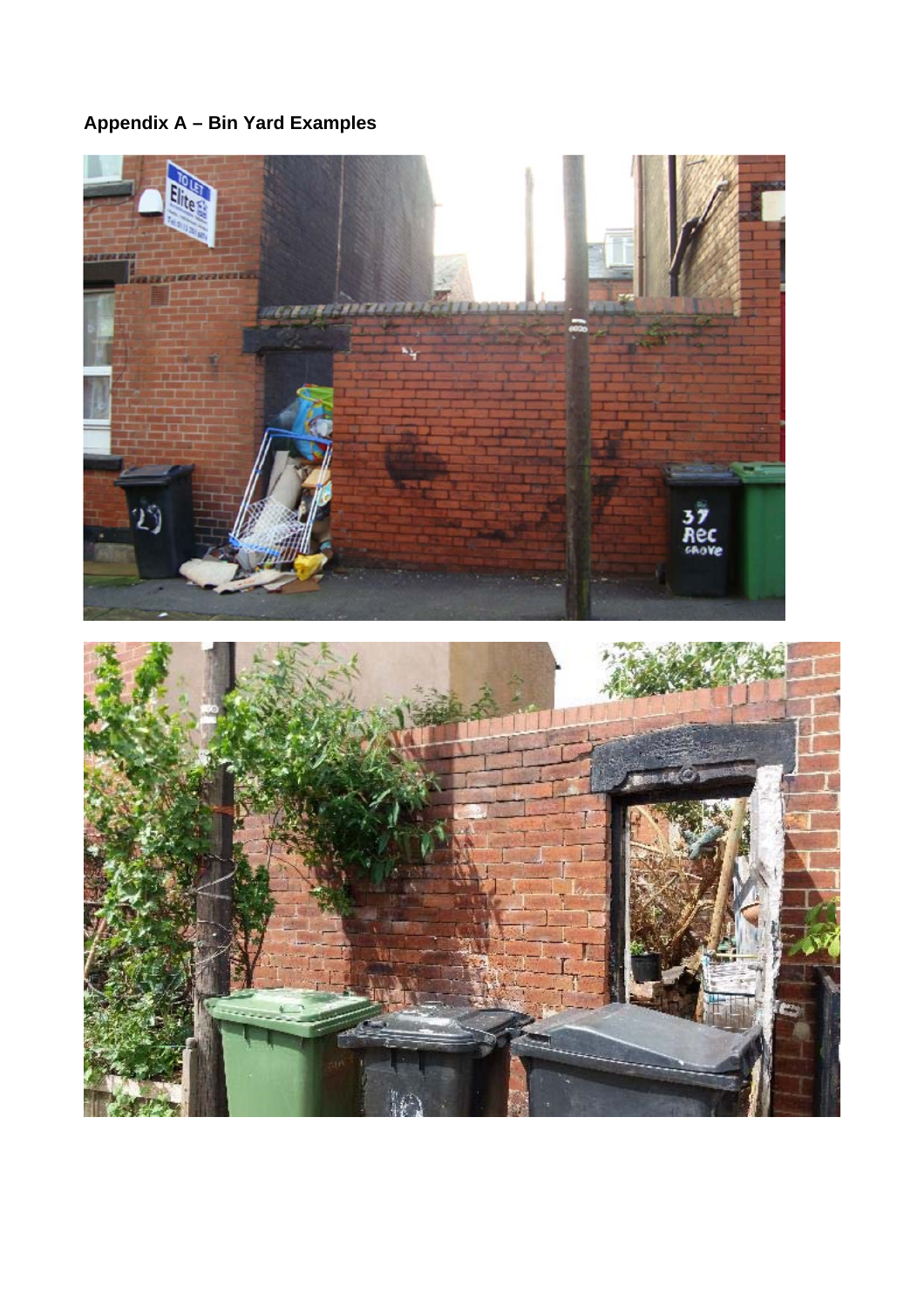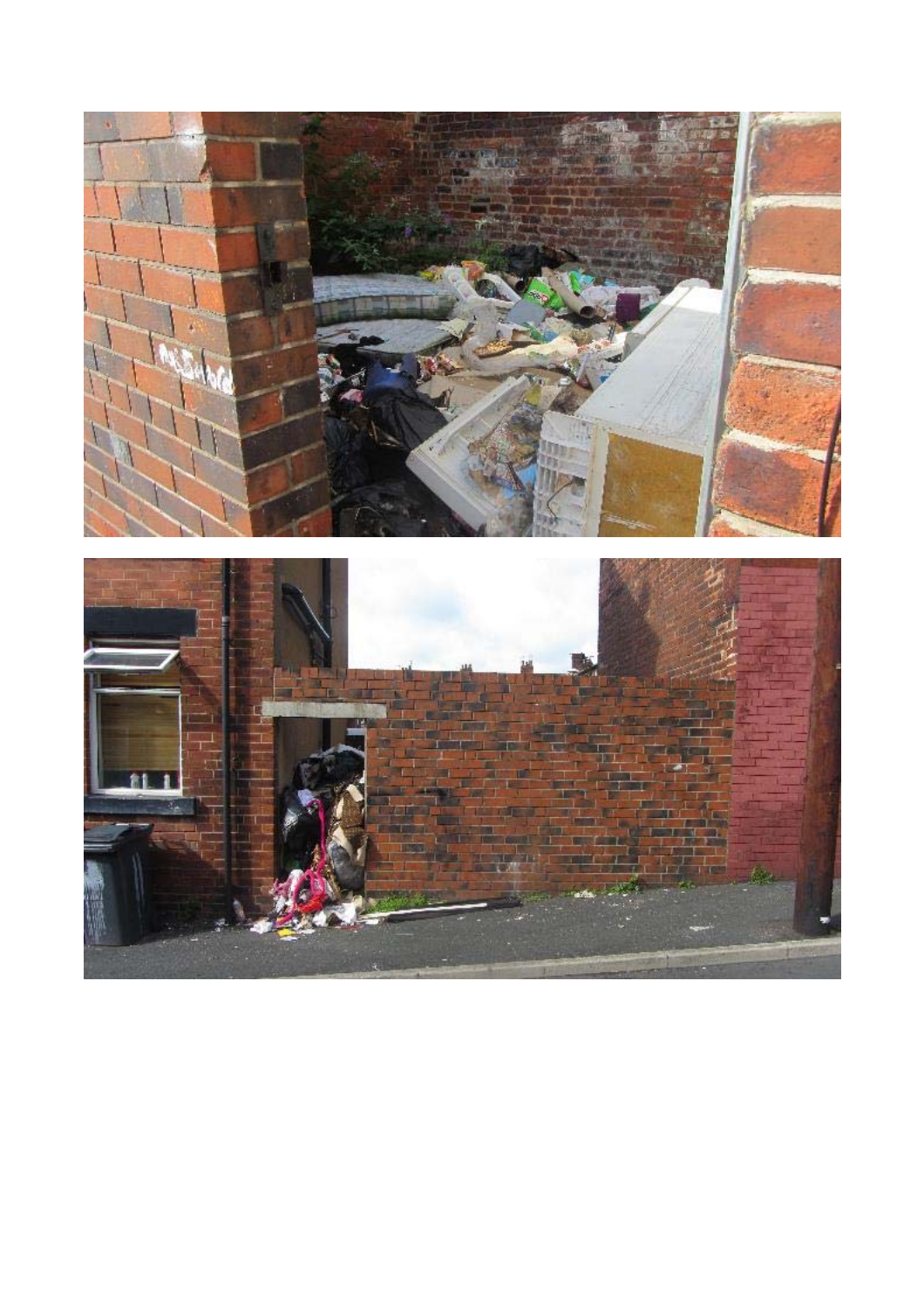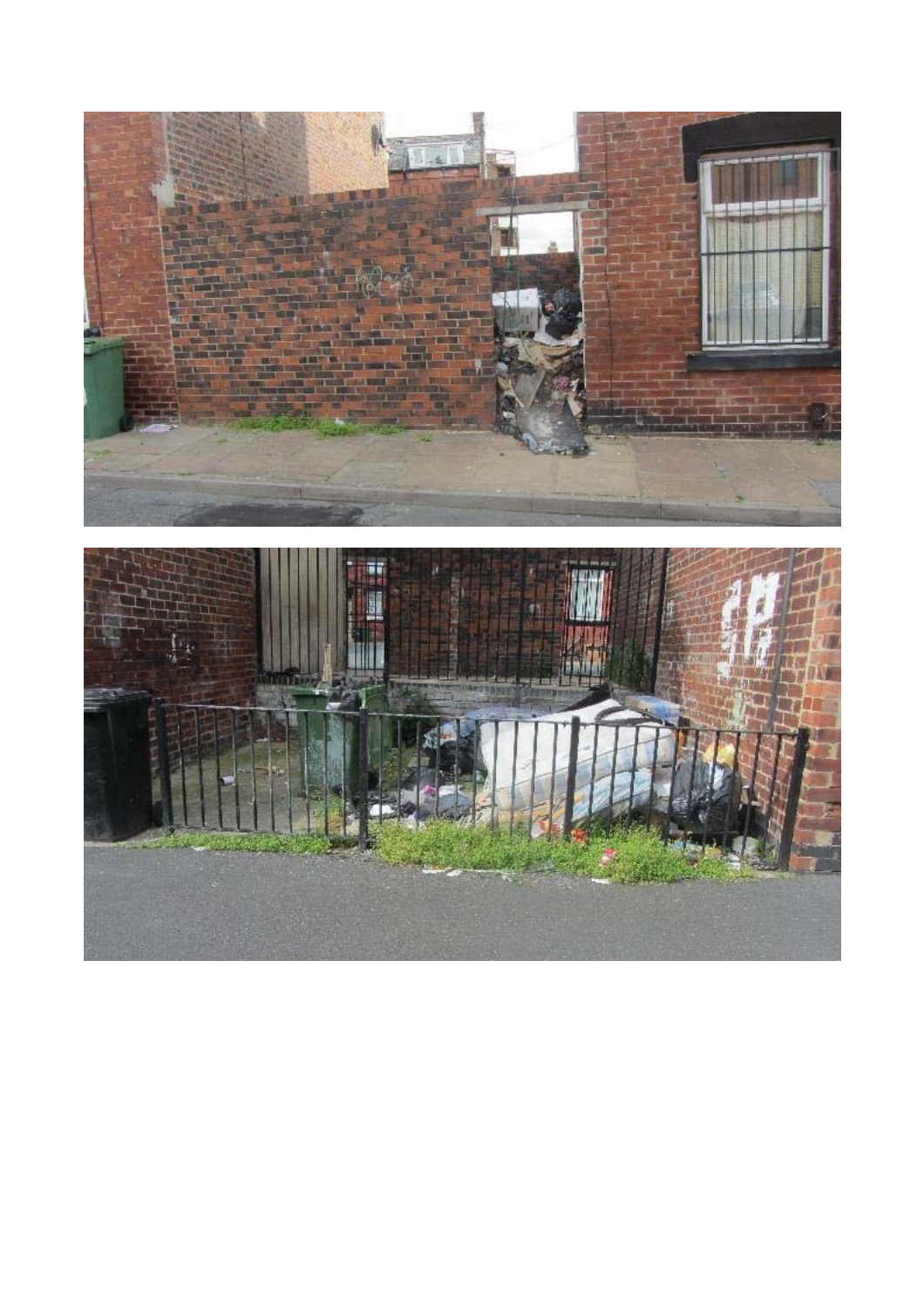## Appendix B - Recreations Refurbished Bin Yards